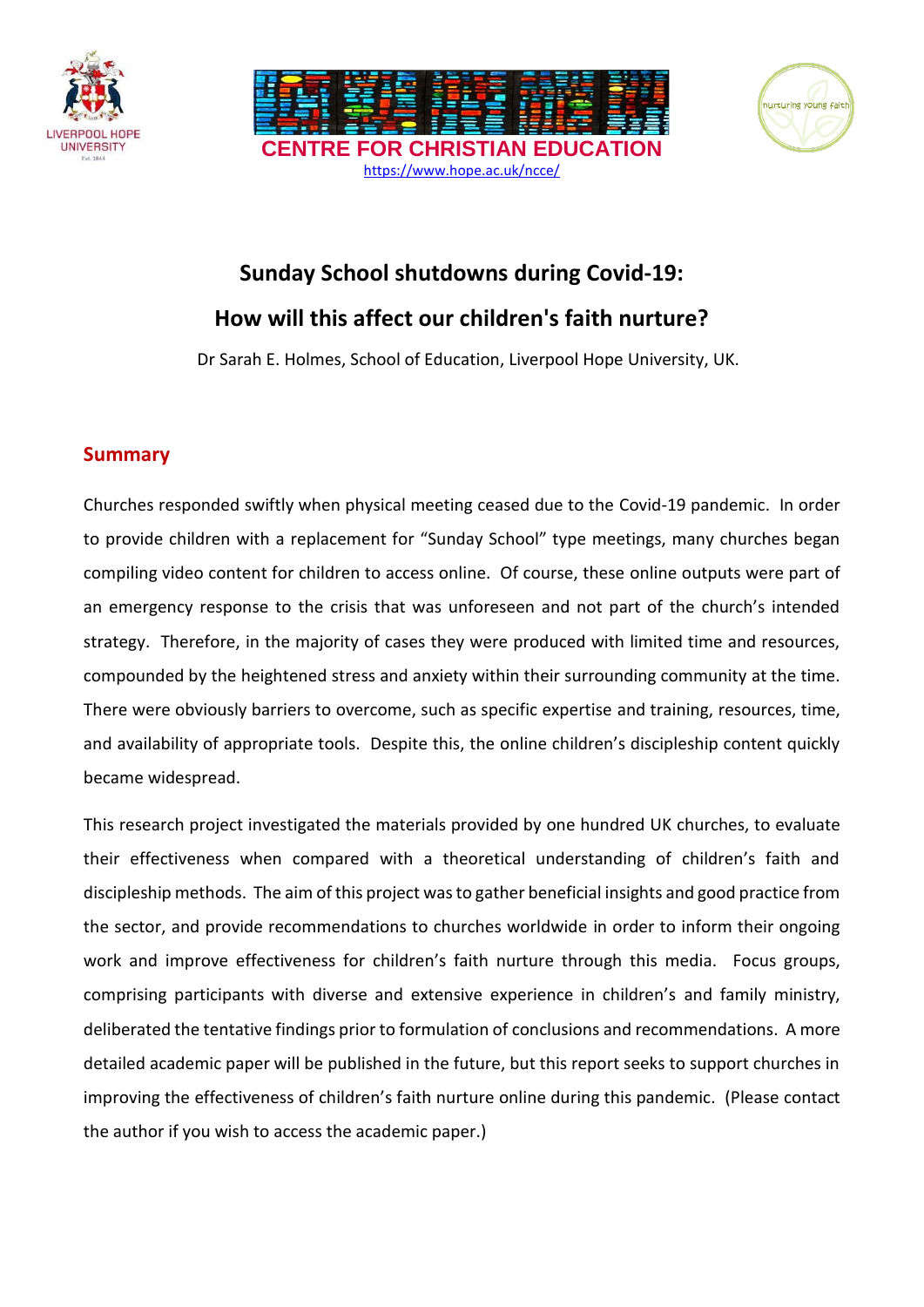#### **Introduction**

This project investigated the online material provided by UK churches in the absence of physical "Sunday School" type activities during the covid-19 pandemic. The swift response of churches to support children's faith through these tools was heart-warming, and online nurture quickly became widespread. However, it is critical to evaluate the effectiveness and suitability of the tools, so that they may be refined by churches locally to ensure that they meet the spiritual needs of the children for whom they are intended. The online material was therefore systematically and comprehensively reviewed using a framework underpinned by theories of learning and faith development. This review was supported with background information from church representatives via an online survey. Denominations and affiliations that were included in the website survey were: Anglican, Baptist, Catholic, Congregational, Elim, Free, Independent, Methodist, Pentecostal, Presbyterian, United Reformed and Vineyard. Focus groups were used to test tentative research findings and capture insights from a wide range of perspectives and expertise.

### **Faith nurture in 'normal' circumstances**

Court (2013) suggested that the key objectives of religious curriculum were knowledge, moral values and spiritual elements. The outworking of this occurs in a broad manner of ways globally; with some geographical or denominational contexts focusing more on the importance of moral values, some intensely training children to gain Biblical and doctrinal knowledge, and others primarily focussing on experiential aspects of faith. In addition, there are contrasting styles of churchmanship and variances in theological beliefs and understandings of the child. Regardless of these nuances, children's faith nurture has classically been birthed in Biblical passages such as Deuteronomy 6:1-9, Proverbs 22:6 and Mark 10:16. Writers continually urge those who disciple children to take seriously their responsibility and to continually reflect upon how best to be meet the needs of the children in their care (for example Bushnell, 1861; Berryman, 1991, Beckwith, 2010). This weight of responsibility remains true whether the setting is a physical "Sunday School", home environment or online context.

#### **The research findings**

Summaries of the key findings are presented on the next four pages, along with recommendations for churches to consider adapting for their own context.

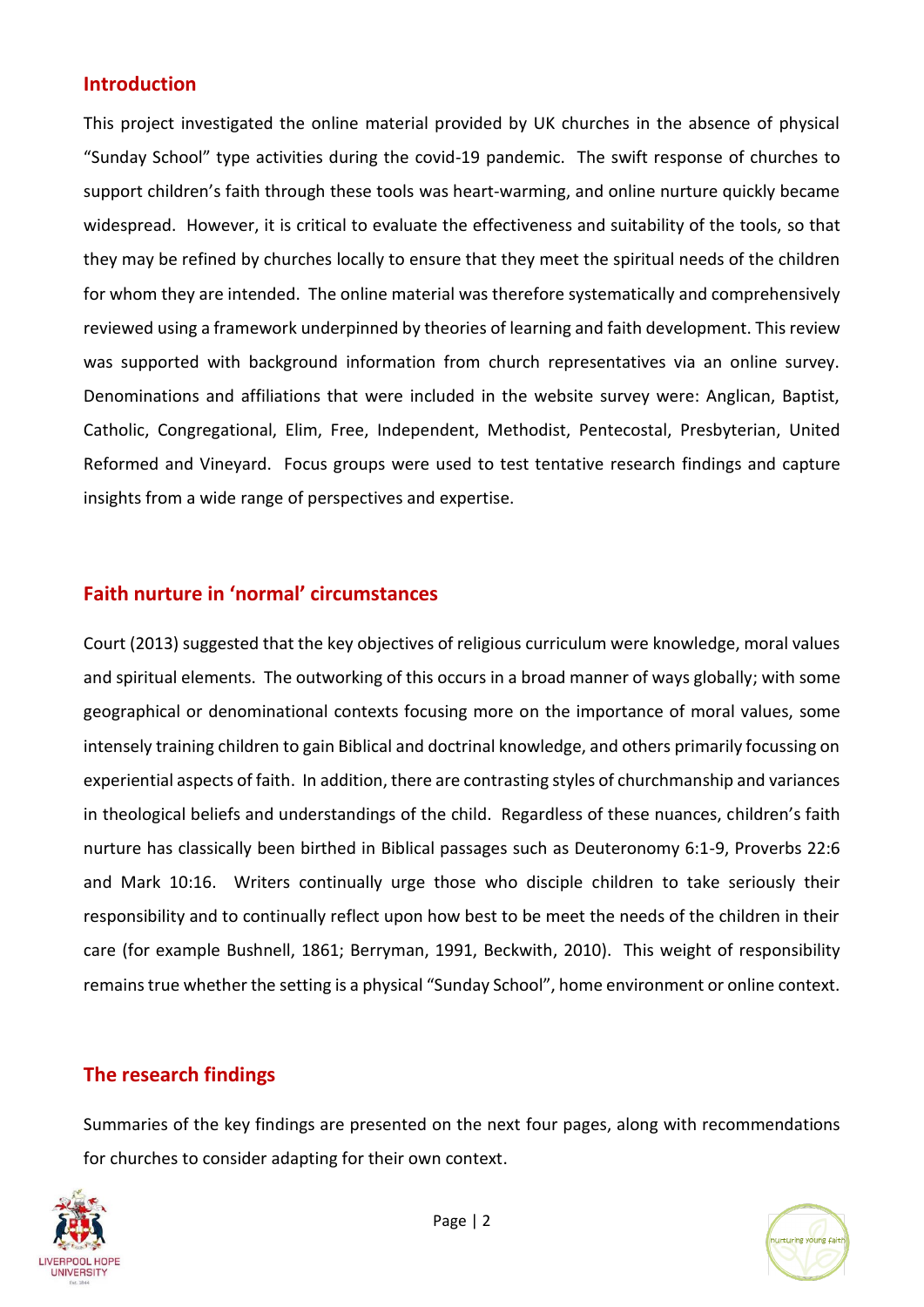

## **Improving the format**

Our research showed overwhelmingly that children's workers felt very out of their depth producing video content. However, many were growing in confidence as they experimented. Here are a few things that worked well:

- $\triangleright$  Keeping it very simple for children (or their parents!) to access your session content. It is much easier to click and play a single video than a whole sequence of separate ones. Also make sure it is easy to find on your church website! (In the research, many were not well sign-posted!)
- $\triangleright$  Establish your aims and purpose! The vast majority of churches who took part in the research said that their main aim was discipleship. However, in many of the videos there were significant portions attempting entertainment of the children, with little or no connection to discipleship. Yet children have many other choices of entertainment available already, so make full use of your video to provide activities that match with your aims and enable the child to connect with God.
- $\triangleright$  Do not feel the need to produce lengthy content. Many of the videos that are highly effective and engaging for children were only 10-15minutes long. It is very difficult to produce 30-40 minutes of material that is consistent, holds the child's attention and is beneficial to their faith journey.
- ➢ Try not to over-fill your sessions with content. In fact, including some times of quiet space within each session appeared to be very effective in helping children reflect, ponder, and connect with God in their own way. Using background music, an object or image as a focus was often helpful.
- $\triangleright$  Even if you are filming your session on your own in your quiet home, try to imagine that you are standing in front of a group of lively children in the church hall… bouncing around to keep their interest. Our research showed that many online presenters were very gentle, quietly spoken and sedentary when they delivered their sessions. But this is not a usual image of children's workers! So, try to be more of your normal active and vibrant self as you reach out to these kids.
- $\triangleright$  Be authentic! There is no need for your online sessions to be absolutely perfect. Of course, there needs to be a level of quality and professionalism but try to consider the effect of projecting perfection through your online session…children may feel they have to live up to a certain standard to be "good enough", parents may feel less empowered to support their child's faith if they can't do it like you, and it makes the task virtually impossible for children's workers! Children can relate much more easily to an experience that they feel is genuine.

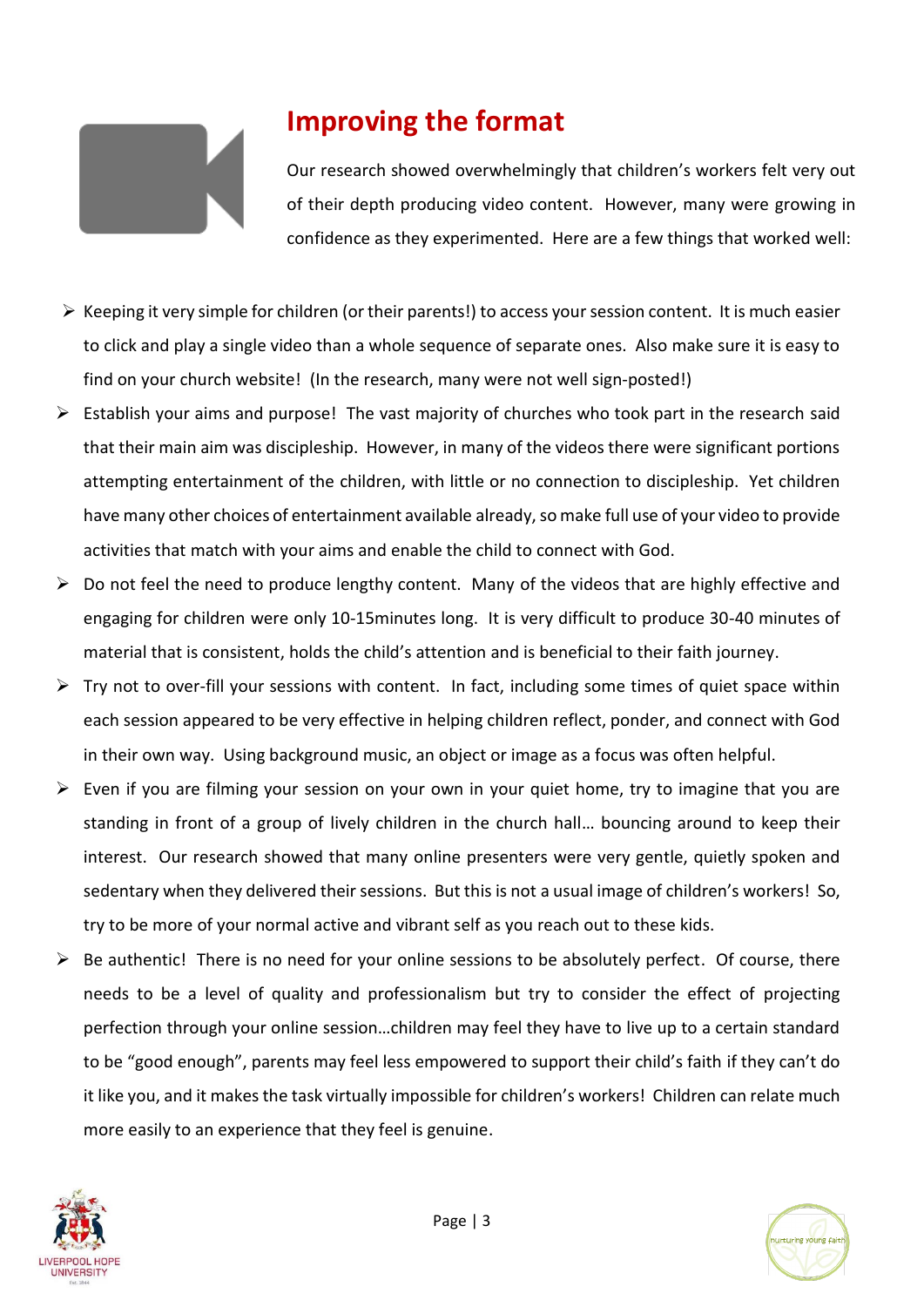

### **The session content**

There was a wide range of content uploaded by UK churches. Most contained some form of Bible reading or story, prayer and often worship and craft. A very small number contained testimonies, liturgy, communion and discussion. Here are some ways that made content more effective:

- $\triangleright$  Our research showed that much of the web content was passive for the children, which is not a good way for them to learn. We found that the experience was greatly improved if interaction and audience participation occurred, for example shouting out responses every time key words are said in the story, or tell the children to pause the video whist they draw a picture of their house, or to somehow be involved in acting out the Bible story. Even asking them to run and get their Bible and pause the video until they have found the relevant passage, worked well.
- $\triangleright$  Modern theories show that children learn and develop best when they are curious, playful, exploring and working in collaboration with their teacher. Yet this research showed that only 9% of the churches examined included these traits. So rather than simply telling children a Bible story or passage, try to present it in the form of a dialogue during which you are pondering and wondering, allowing the children time to reflect and imagine for themselves. This provides a much richer learning experience, and enables the content to be better embedded into the child's own context.
- $\triangleright$  Almost universally, the content uploaded for the children was presented in a "one size fits all" style. However, this resulted in it not meeting the specific needs of individual children. Some presenters tried to enable the children to personalise the content by suggesting a range of responses, or asking the child to think how it would connect in their context, or by providing follow-on activities to enable further exploration by the child.
- $\triangleright$  It was noticeable that many of the videos contrasted with the theories of learning by not embedding elements of exploration and open-minded dialogue into the sessions. However, there was great benefit in facilitating the child in these skills as they developed on their own faith journey. Fostering the child's open-mindedness and ability to consider alternative perspectives encourages mutual respect, awareness and understanding, and ultimately enhances the fullness of their own beliefs.
- $\triangleright$  There were a small number of settings in which the presentation style intimated a controlling, coercive, pressurised or judgmental manner. It is critical that those nurturing children's faith are respectful and aware of the messages that they may be inadvertently conveying.

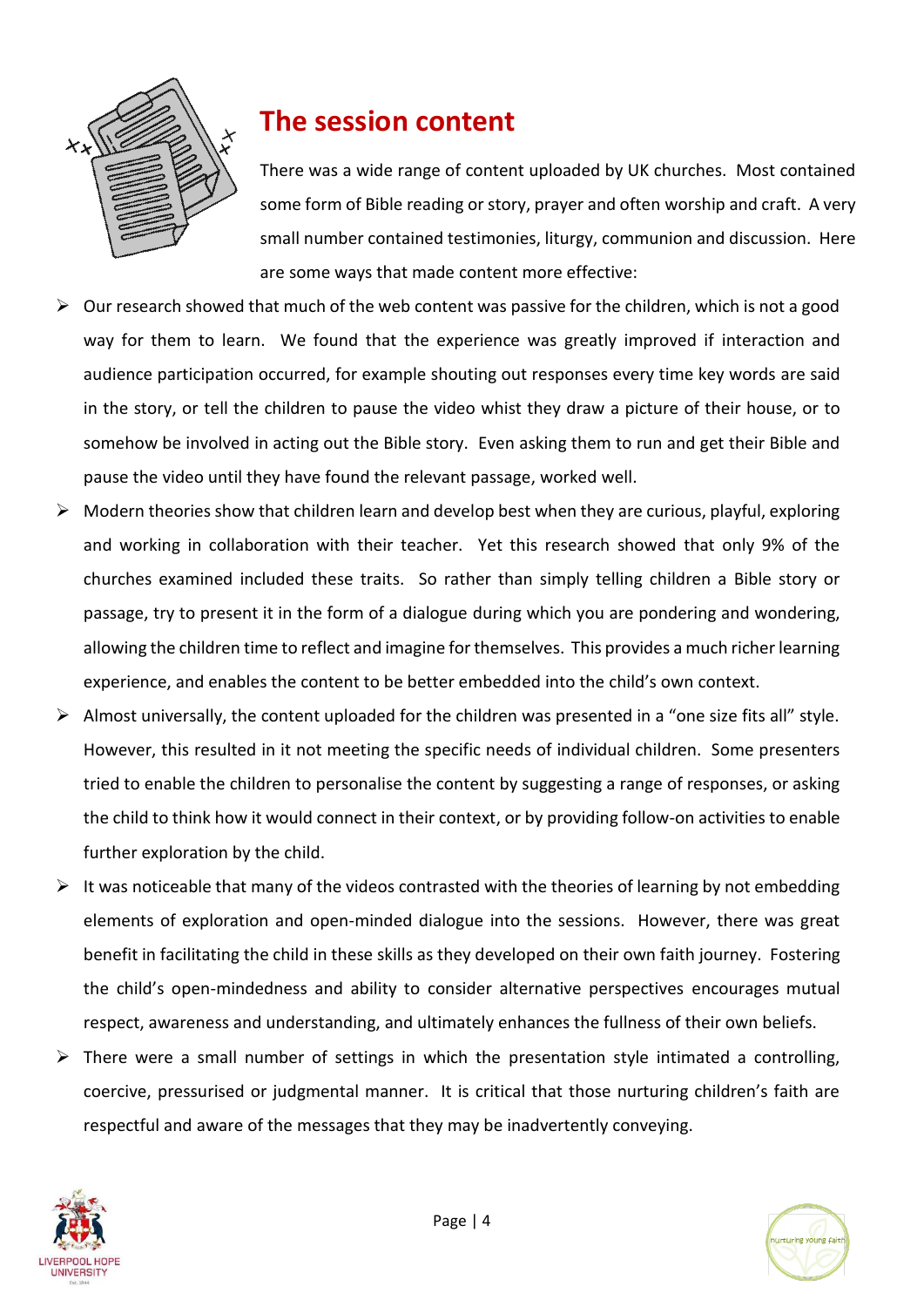

# **Connecting and engaging**

Our research showed that helping children (not only their parents) to feel connected was crucial. But it was very challenging within the confines of the lockdown. A few things that seem to work well:

- ➢ Using zoom calls before, during or after your session is broadcast to allow children to discuss content together.
- $\triangleright$  Include informal opportunities for the children to connect at a time other than the scheduled session. Some churches simply had 'drop in' zoom times for informal 'catch up' conversation, whilst others scheduled fun activities such as family quizzes and challenges.
- $\triangleright$  Incorporating videos or pictures of children and/or adults taking part in aspects such as song actions, weekly challenges, memory verse recaps, Bible readings and prayers. The videos which showed a variety of congregation or children's team members conveyed a strong sense of community and affirmation of belonging. Those which enabled the child to participate in worship alongside a number of other children (whose videos were shown throughout the song), enhanced the feeling of a shared experience.
- $\triangleright$  Recording multiple voices saying parts of liturgy at the same time was very effective. When the children joined in, they could feel part of something bigger. The use of liturgy could be developed further in the online videos, to provide children with a form of corporate worship and response.
- $\triangleright$  Look for opportunities to cross-pollinate across church groups which may not otherwise meet, for example asking older generations to share brief testimonies or record a prayer for the children, or prompting the children to make encouraging cards or letters to deliver to others in the church.
- $\triangleright$  Only two of the churches analysed provided a mechanism for children to pass on prayer requests, thanksgiving or news items to the children's team. Yet witnessing the presenter affirm that they were praying for the specific needs of children watching (whilst maintaining appropriate levels of confidentiality around the prayer request) would be a significant relationally affirming experience.
- $\triangleright$  A small number of churches delivered items to the families in preparation for the scheduled session. The children then used the items provided as they followed along with the session.
- $\triangleright$  Discuss the safeguarding considerations of these activities in your specific context with your church safeguarding co-ordinator.



**urturing young fait**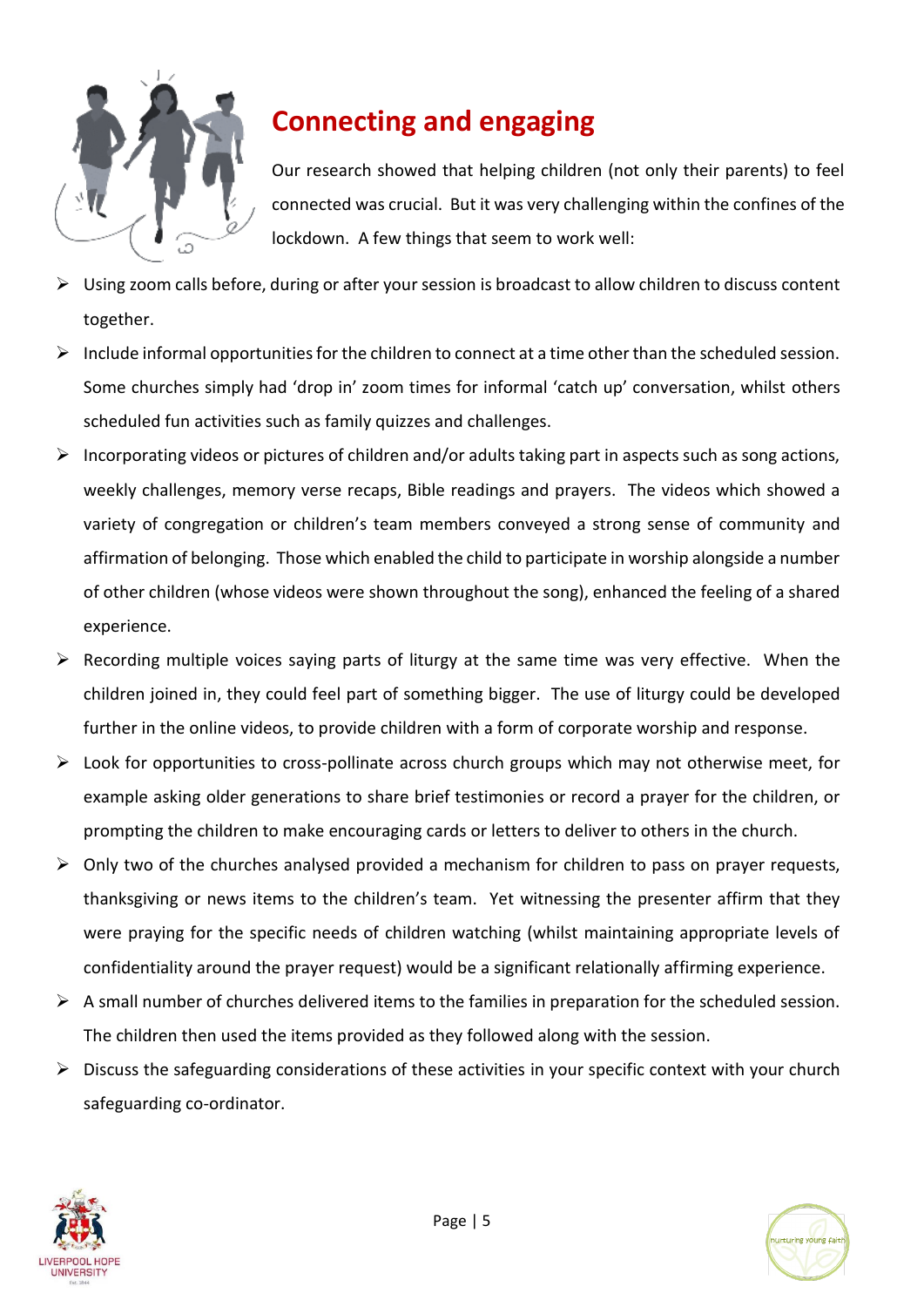

# **Equipping and supporting families**

Many churches identified the need to support and equip parents in their role of disciplers of their own children. This is particularly important at a time of churches being physically closed. Some ways that this was being carried out by churches:

- $\triangleright$  Developing communication throughout all church channels, emphasising the role of parents as disciplers of their children. Continually affirming and praying for parents in this task is crucial in maintaining their involvement in this role.
- ➢ Facilitating open and honest conversations between church workers and parents about the expectations of each other in nurturing the child's faith during this time.
- ➢ Deliberately building into each session times of discussion and prayer amongst families. This is best done during the sessions, rather than suggested as an optional extra at the end. A few of the churches directed the children to pause the video whilst they discussed it with their family, and this was generally very effective in ensuring that this aspect occurred.
- $\triangleright$  The research revealed that a small number of churches suggested how activities could be adapted for older or younger children, or for those who don't enjoy art or action songs for example. This was effective in facilitating families to make the discipling experience bespoke to their own child and context.
- ➢ Similarly, some of the churches provided parents with development activities which could be used to further explore the session material as a family, and apply it more fully to their context and everyday situation.

However, research participants repeatedly stated that it is vital that churches are aware of the pressures and strains that families are under at this difficult time. Some ways that churches were seeking to support families:

- ➢ Making contact and asking how they are getting on, listening and responding appropriately.
- ➢ Trying not to add additional pressures, such as imposing compulsory discipleship activities.
- $\triangleright$  Instead, suggesting a couple of ways that they could easily encourage their child's faith as part of daily life, such as briefly praying together in difficult situations, modelling the parent's faith journey by allowing their child to see them reading the Bible, praying and worshipping, allocating time occasionally (as the need arises) to discuss in depth some challenging faith questions.



**urturing young fait**